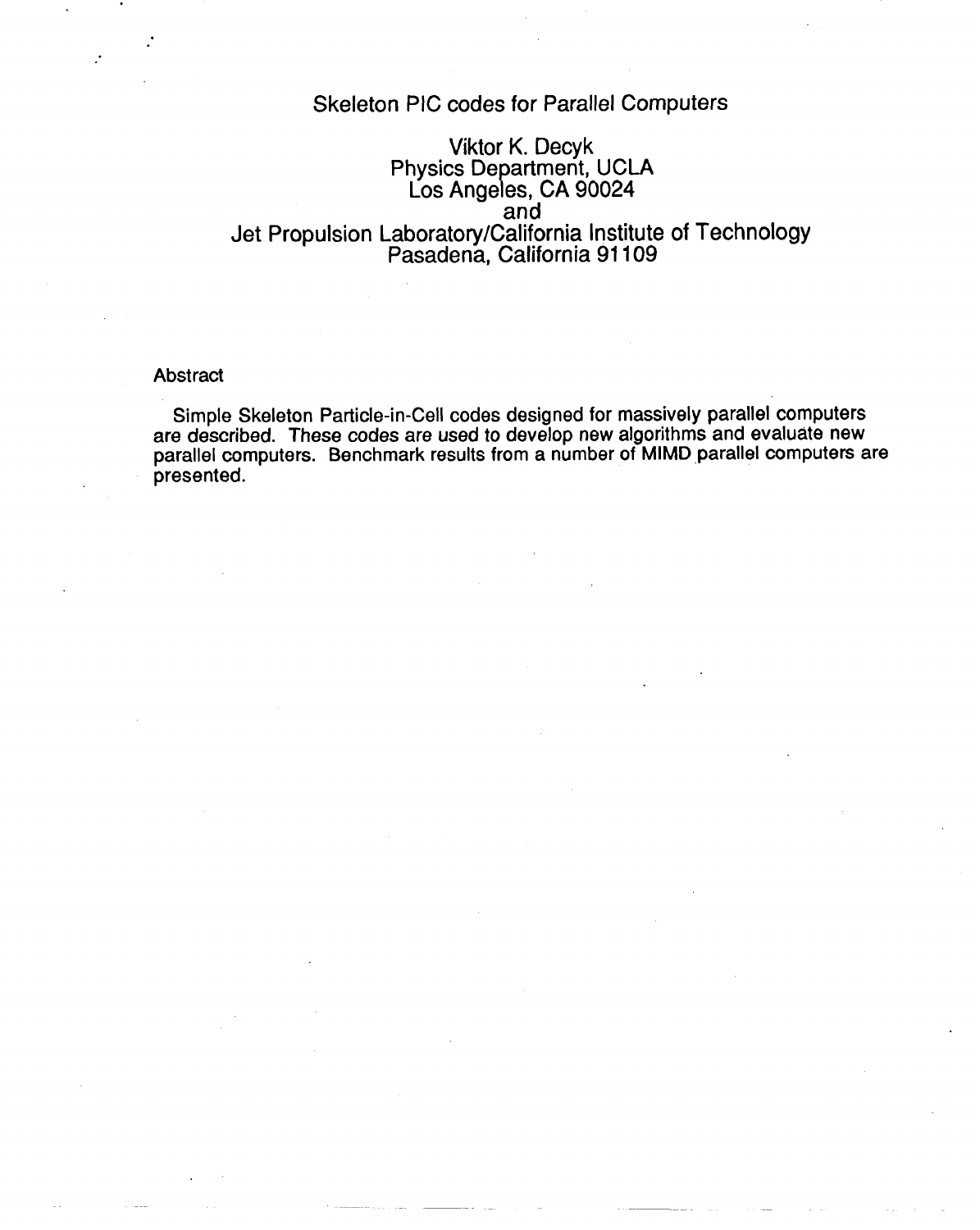#### 1.Introduction

 $\bullet$ 

One, two and three dimensional skeleton particle-in-cell codes have been developed for parallel computers to provide a testbed where new algorithms can be developed and tested and new computer architectures can be evaluated. These codes have been deliberately kept to a minimum, but they include all the essential pieces for which algorithms need to be developed. Thus the codes advance the particles, deposit their charge, and solve for the fields. Only one particle species is kept and the only diagnostic used is the particle and field energies. The codes use the electrostatic approximation and magnetic fields are neglected. Boundary conditions are periodic. The lessons learned from the skeleton codes are being incorporated into a more elaborate gyrokinetic particle code being developed as part of the Numerical Tokamak Project [1-2], a High Performance Computing and Communications (HPCC) project sponsored by the U. S. Dept. of Energy (DOE).

Particle-in-cell codes have been used in the plasma physics community for several decades and there are a number of excellent textbooks available on the subject [3-4]. The general idea is the particles interact with electromagnetic fields created by themselves as well as those externally imposed. Thus the code has two distinct parts and data structures. In one part, particles interact with fields and this interaction is described by Newton's law:

 $dv_i(t)/dt = (q_i/m_i)^*E(x_i(t))$  $dx_i(t)/dt = v_i(t)$ 

where the subscript i refers to the ith particle. The algorithm generally used to solve this set of equations is a time-centered leap frog scheme:

 $v_i(t+dt/2) = v_i(t - dt/2) + (q_i/m_i)^*E(x_i(t))$  $$ 

where the electric field at the particle's position  $E(x_i)$ , is found by interpolation from electric fields previously calculated on a grid. The interpolation is a gather operation which involves indirect addressing and a substantial part of the computation time is spent here. Generally, linear interpolation is used, but in the skeleton codes, quadratic spline functions are used for interpolation because they have an operation count similar to that needed in the gyrokinetic code.

In the second part of the code, the fields created by the particles must be found. In the skeleton codes, only Poisson's equation is used:

 $\nabla \bullet \mathsf{E} = 4\pi \rho(\mathsf{x})$ 

This equation is solved on a grid, using Fourier transform methods. Typically, the time for the field solver is not large. The source term  $p(x)$  is calculated from the particle position by an inverse interpolation:

 $p(\mathbf{x}) = \sum q_i S(\mathbf{x} - \mathbf{x}_i),$ 

where S is a particle shape function. This is a scatter operation which also involves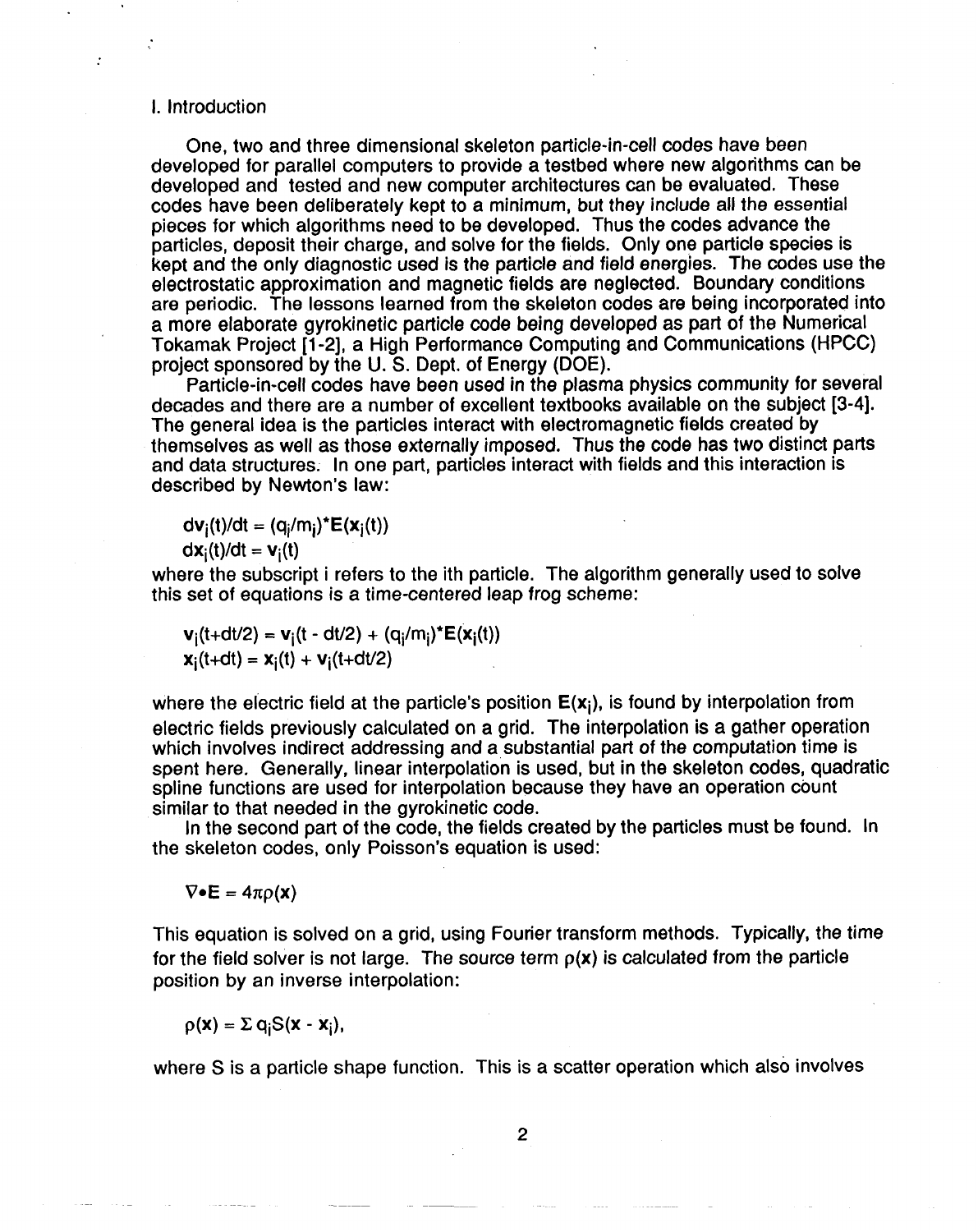indirect addressing and consumes a substantial part of time in the calculation.

#### Il. Description of Parallel Codes

Since the dominant part of the calculation in a particle code involves interpolation between particles and grids, it is important for a parallel computer that these two data structures reside on the same processor. The algorithm used to achieve this is called GCPIC and is described in P. C. Liewer and V. K. Decyk [5]. The essential idea is that different processors are assigned different regions of space and particles are assigned to processors according to the spatial region they are in. As patticles move from one region to another, they are moved to the processor which is associated with the new region. During the interpolation particles must also access neighboring regions of space, so that extra guard cells are kept in each processor which are then combined or replicated as needed after the particles are processed. The passing of particles from one processor is performed by a particle manager subroutine, The passing of field data between guard cells in performed by a field manager subroutine.

The field solver uses Fourier transform methods. Therefore a parallel real-tocomplex FFT was developed. For 2D and 3D data, a transpose method is used. The 2D case is described in R. Ferraro et. al. [6]. The field data is first distributed in the v coordinate and transformed in x (since each processor has all the x data for some y). Then the data is transposed so that the x coordinate is distributed across processors and transformed in y. The 3D case is similar, and is described in E. Huang et. al. [7]. In this case the data is first distributed across z, transformed in x and y, then transposed so that it is distributed across x and transformed in z, The maximum number of processors which can be used is limited by the maximum number of grid points in any one coordinate, but this is not a severe constraint at present since the Numerical Tokamak is designed for systems where this number is about 512. The transpose of data is performed by a transpose subroutine.

In the 1D code, the FFT is fully distributed, as described in V. K. Decyk, et. al. [8]. Two and three dimensional FFTs can also used this algorithm, but they are always slower than the transpose method in those cases when the transpose method can be used. To make the 2D and 3D FFTs more flexible, they have been designed so that if invoked with more processors than grids, they will only use only as many processors as grids. This allows the possibility to use more processors in pushing particles (which is the dominant part of the calculation) and fewer during the field solve.

During the transpose, each processor sends one piece of data to every other processor. There are a number of ways to accomplish this, but the safest way is to always send one message, receive one message, and so on. Flooding the computer with many messages then receiving them tends to overflow system resources and is not always reliable.

The skeleton codes always use uniform one dimensional partitions. Although algorithms for non-uniform[6] and multi-dimensional partitions[9J have been developed and will probably be necessary for the Numerical Tokamak, they have not been included in keeping to the spirit of simplicity of the skeleton codes.

The structure of the main loop of the skeleton code is illustrated in Figure 1 and is summarized as follows:

1. Particles coordinates are updated by an acceleration subroutine

2. Particles are moved to neighboring processors by a particle manager subroutine.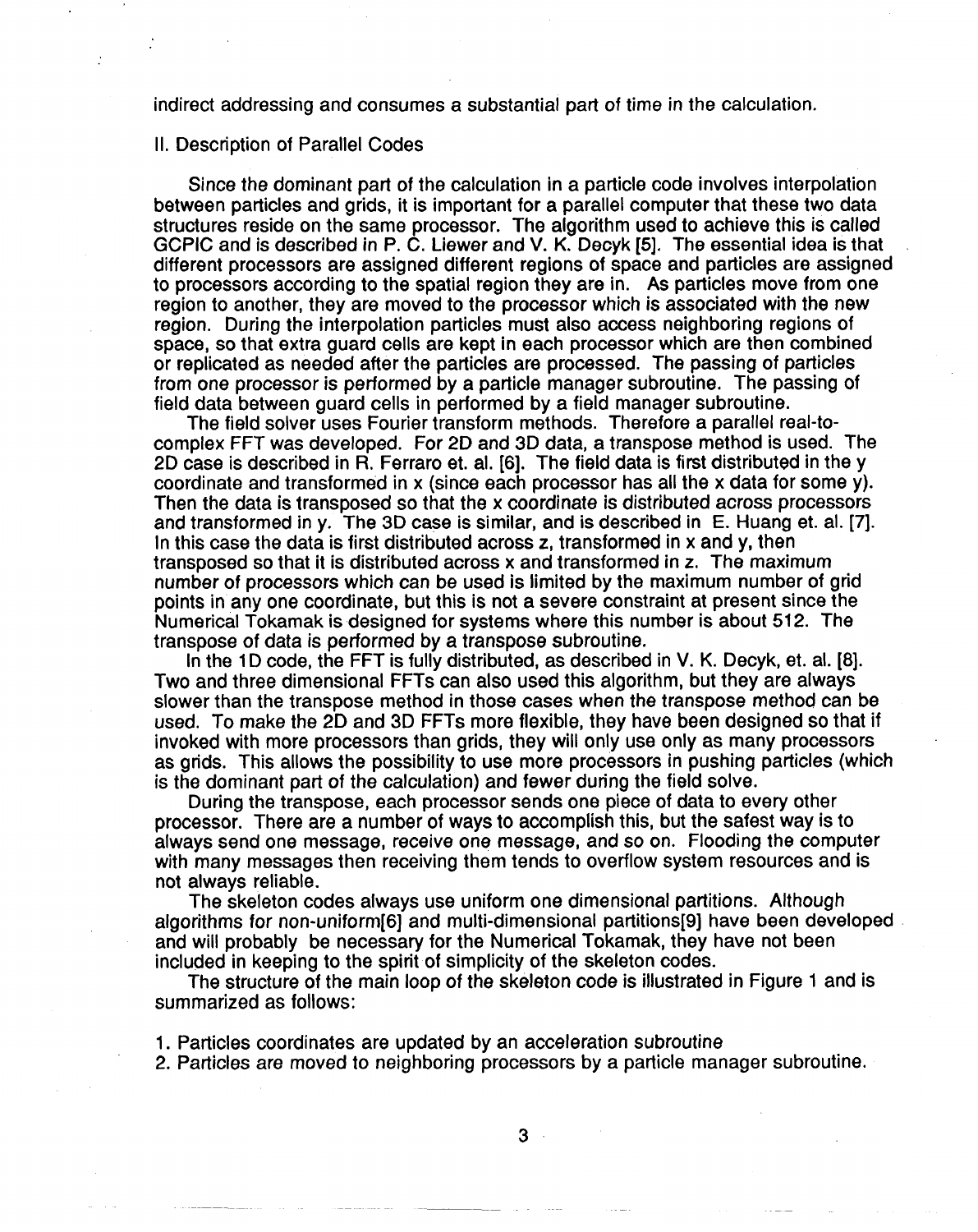- 3. Particle charge is deposited on the grid, by the deposit subroutine.
- 4. Guard cells are combined by a field manager subroutine.
- Real-to-complex FFT of charge density is performed by FFT subroutine
- 6. Electric fields are found in Fourier space by a Poisson solver subroutine
- 7. Complex-to-real FFT of electric field is performed by FFT subroutine.

8. Electric field is distributed to guard cells by a field manager subroutine.

This structure has the beneficial feature that the physics modules, items 1; 3, and 6 contain no communication calls (except for a single call to sum energies across processors). Thus they can easily be modified by physicists who do not have special knowledge of parallel computing or message passing. The modules which do communication, items 2, 3, and 8 do not perform any calculation, just management of data, and can be used by physicists as black boxes, where only the input and output must be understood. The FFT, items 5 and 7, are the usual sequential FFTs, with the addition of a single transpose subroutine embedded, which can **also be used as a black** box. One could actually incorporate the field manager into the FFT, but this was not done.

Since most message passing libraries are quite similar, it is a relatively simple matter to move from one distributed memory computer to another, by replacing the message passing calls in the communications modules with new ones. This primarily involves changing subroutine names and the order of the arguments. In a production environment this would be done by a preprocessor, if a message passing standard has not become widespread by them. The main exception to this simplicity is pvm, which is a more primitive environment than the message passing environments provided by all the other vendors. Specifically, pvm has no global operations, such as global sums, no simple synchronization mechanisms, and nodes are addressed by task identifiers (essentially network addresses). So a lot of missing pieces and translations must be supplied by the user himself.

#### Ill. Benchmark Results

The skeleton codes have been ported to a number of parallel MIMD computers and their performance tested. The process of porting the code to multiple platforms has been useful in uncovering bugs and weaknesses in the code. The simplicity of the skeleton codes has made this process less onerous.

All of the benchmarks were run in 64 bit precision and on the MIMD computers the subroutines have been optimized for scaler processors. The default safe level of optimization was used (usually -O). The total time reported excludes the initialization time. This is because the initialization was not parallelized in order that all the particles always have the same initial variables regardless of the number of processors and therefore the answer (energy values) calculated was always the same. This has proved useful in uncovering subtle bugs and compiler errors. Push time reported includes particle acceleration, passing particles between processors, and depositing the charge (items 1, 2, and 3 in the list above), for one particle for one time step. The field time includes the remaining items (4-8) in the list above. Normally, the field time is a small percent of the total time, but the transpose in the FFTs involves substantial communication, so that if communication on the parallel system is slow, this time would start to become significant.

In addition to the parallel benchmarks, a number of serial benchmarks were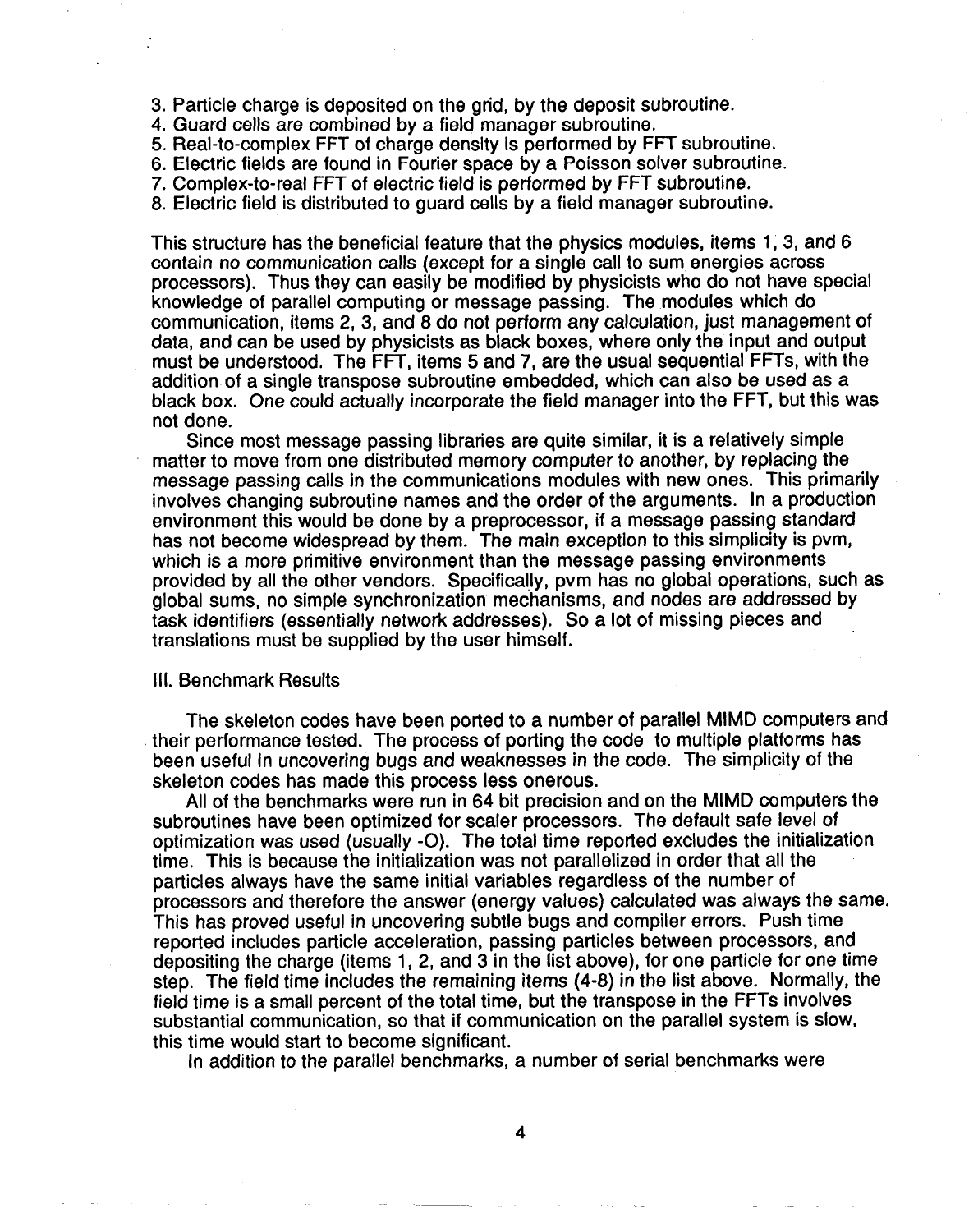performed for comparison. The code used on these machines was a simpler nonparallel version. On the vector processors (Cray, NEC, and IBM ES/9000 computers), all the important subroutines were vectorized, which meant primarily that special versions of the charge deposition subroutine were used.

The physical problem being run is a beam-plasma instability, where 10% of the electrons are streaming with a velocity five times the thermal velocity of the remaining electrons. The problem is partitioned in a worst case scenario, that is, so that streaming particles are moving normal to the partition surfaces. This was done in order to stress the computers. The particles bunch up during the peak of the instability, so that some processors have more particles than others and the maximum load imbalance observed was about 10%.

The 2D benchmark problem uses 3,571,712 particles and a 128x256 mesh and runs for 325 time steps. The raw benchmark results are summarized in Table I and Figure 2. In Table I, Total Time =  $3571712*325*Push$  Time + Field Time

The 3D benchmark problem uses 7,962,624 particles and a 64x32x128 mesh and runs for 425 time steps. The raw benchmark results are summarized in Table II and Figure 3. In Table II, Total Time =  $7962624*425*Push Time + Field Time$ 

IV. Comments on Specific Computers

**Intel lPSC/860.** This machine is a hypercube topology, and has been around for quite a while. It is very stable, The NX communication library was used. Although the network speed is slower than on the Paragon, the hypercube topology means each node has more connections and in some cases, such as the transpose, the lPSC/860 will perform better than the Paragon. This effect can be seen by comparing the field time for the lPSC/860 and the Paragon in Table 1. One observes that as the number of processors increases, the field time for the lPSC/860 continues to improve, in contrast to the Paragon, until the IPSC/860 is actually faster.

**Intel Paragon.** This machine has a 2D mesh topology, with a faster processor and network speed than the lPSC/860. The operating system, OSF/1, is somewhat unstable, however, and best results are obtained if the user access is controlled. The NX communication library was used for the benchmarks, although pvm3 was tested and found to give the same results as NX. In running pym, only the host/node model is recommended in order to avoid having compute processes running on the service partition.

**Thinking Machine CM-5.** This machine supports multiple programming models, but the best results were obtained using fortran 77 and the CMMD message passing library. This mode of operation means that only the spare processor was used in the benchmark, and this processor is quite a bit slower than the RiSC processors used by the other MIMD computers benchmarked. With the 1d code, the other programming models were also tried. A shared memory version written using global cmfortran [8], which did not use domain decomposition, gave results that were about 3 times slower than using fortran 77 with message passing. When cmfortran on a node is used together with message passing, the vector processors can be used, which should be more than 25 times faster than using the spare processor alone. However, when this was tried it was found that the results were actually slower than using the spare processor. Thus these alternate programming models on the CM-5 were abandoned

5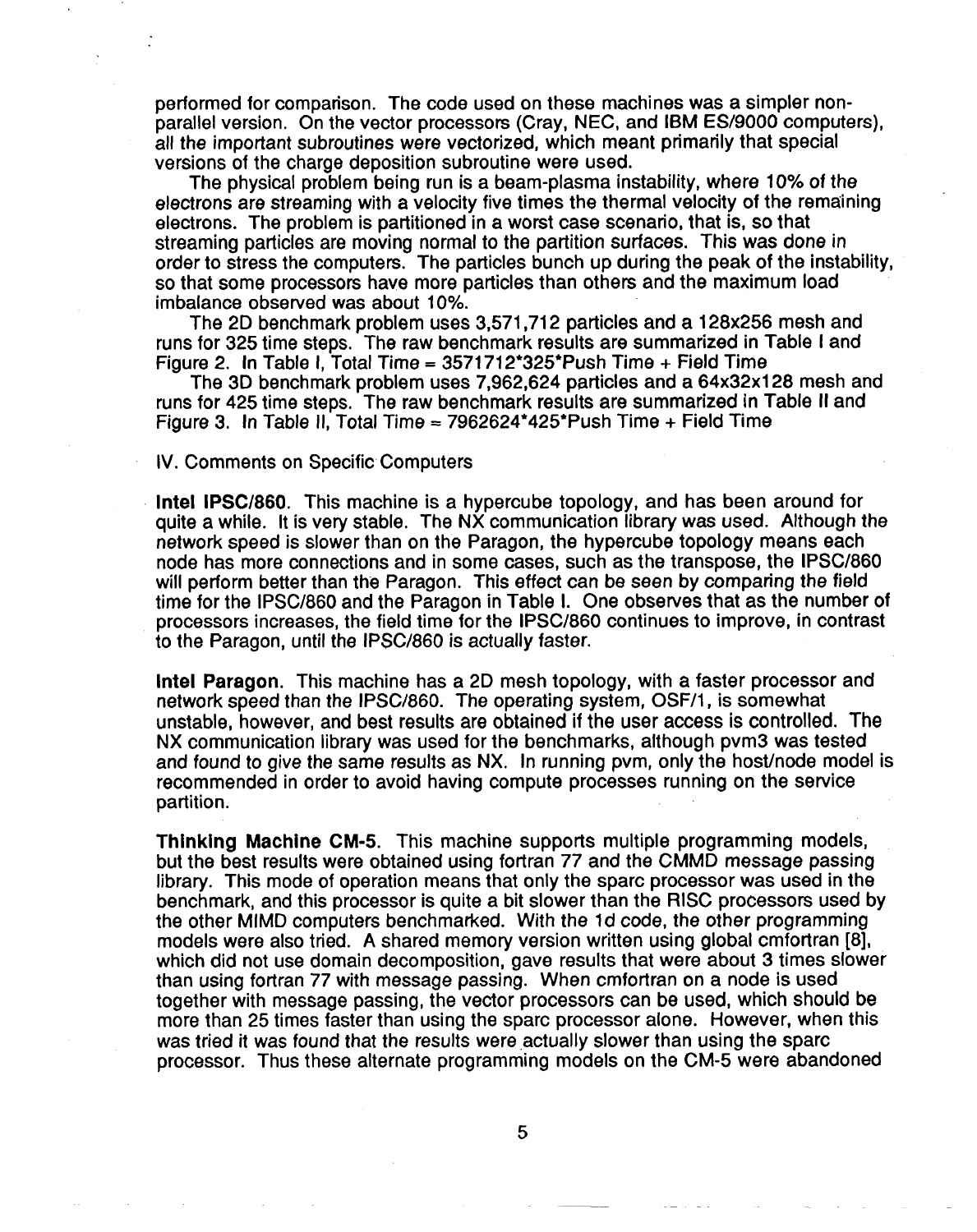in favor of fortran 77 with message passing. On the small system tested (32) processors), the machine was very stable. It was not possible for the user to vary the number of processors used by the code when a partition had been established at the time the machine was configured.

**IBM SP1.** This is a relatively new machine which is in essence a collection of RS/6000 workstations in a cabinet connected by ethernet as well as a high speed switch. Multiple communication libraries are available. The MPL message passing library was used in the benchmarks, running with the switch. MPL can also be used with ethernet. In addition, pvm3 and pvm2.4 are supported. There are also experimental versions of pvm available, In running pvm, both host/node and node only programming models are supported. The alternate libraries were tested for correctness, but not timed. Timings on this machine were obtained running stand alone and measuring wall clock time. This was necessary because each node can be running many Unix processes simultaneously by many users. Although only one user can use the switch at a time, there is no control over how many users can be using ethernet or running non-parallel jobs, Per processor, this machine gave the best results for the push time, although not for the overall time. This is due to the relatively slow performance **in** the field time, which is much more sensitive to communication speeds than the push time.

**Cray T3D.** This machine is very new. It uses a 3D mesh topology and is designed to support multiple programming models, but a distributed memory message passing model is the only one currently implemented, A message passing library is available based on pvm3 but with considerable extensions to make it easier to use. Except in the initialization these extensions were not used in order to maintain portability. Another nonportable feature was the use of 64 bit integer words. Per processor, this machine gave the best total time. Although the push time was not quite as fast as the IBM SP1, the field time performance was substantially better, indicating the T3D has much better communication speeds. There was insufficient usable memory on the JPL T3D to run the 3D benchmark.

#### V. Conclusions

Of the parallel computers the IBM SP1 and Cray T3D, the newest machines, give the best performance per processor for PIC simulation. Of course, which gives the best price performance depends on the price one can negotiate. The performance of the SP1 begins to degrade more rapidly than the T3D as the number of processors increases. The biggest disappointment is the poor performance of the cmfortran node compiler on the CM-5. When used with message passing, this compiler produces such poor code that the four vector processors actually run slower than a single spare. There is potentially great room for improvement here.

6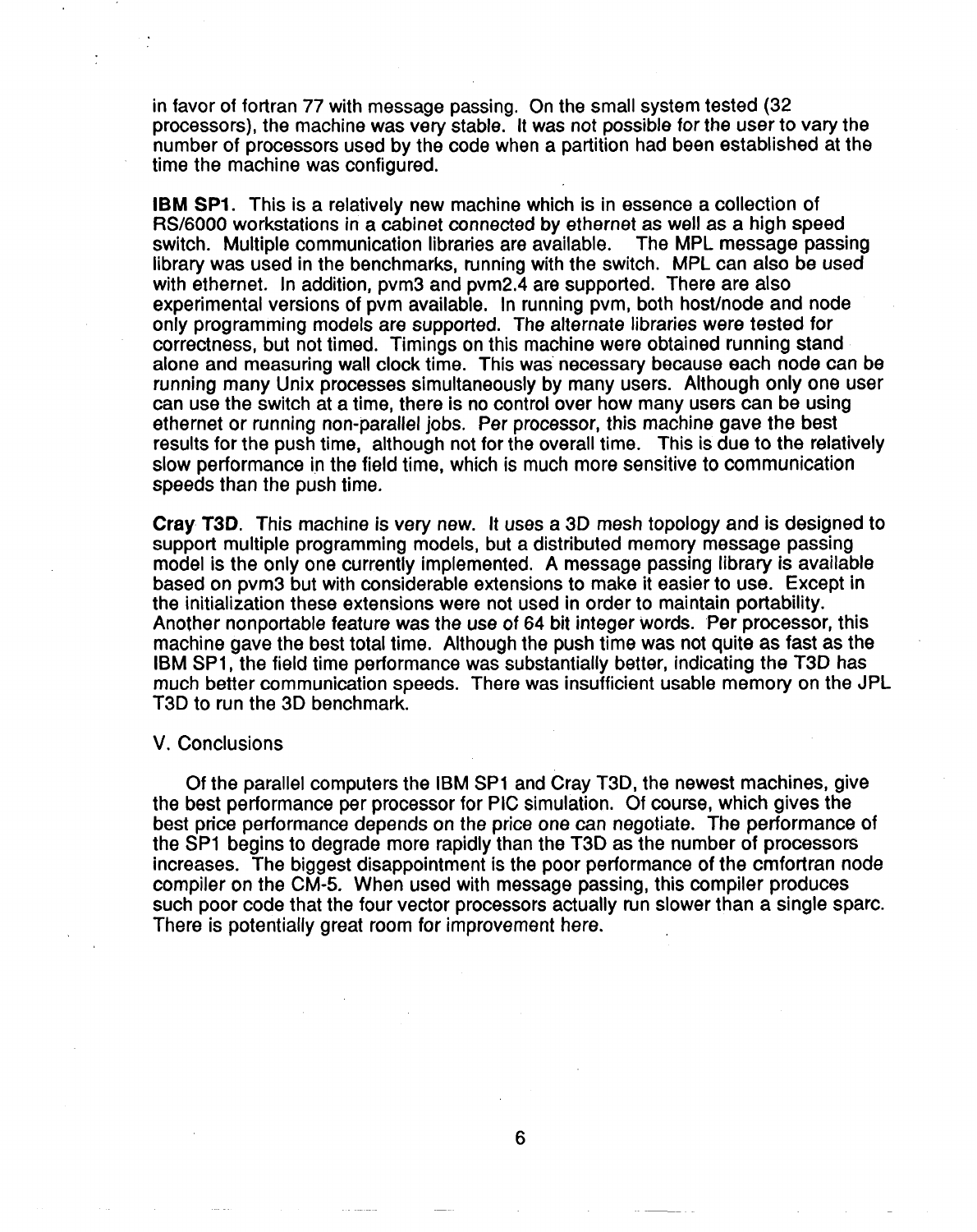#### Acknowledgments

I wish to acknowledge access to the Intel lPSC/860 at Sandia National Laboratory, New Mexico, and assistance from Mark Kiefer.

Access to the Intel Paragon at the Jet Propulsion Laboratory, Pasadena, California, was provided by NASA's Office of Aeronautics, and access to the Cray T3D at JPL was provided by NASA's Office of Mission to Planet Earth, Office of Aeronautics, and Office of Space Science. I wish to acknowledge assistance from Edith Huang, Paulett Liewer, and Robert Ferraro from JPL.

For large runs, the Intel Paragon located at the Center for Computational Sciences at Oak Ridge National Laboratory, Oak Ridge, Tennessee, was used.

Access to the CM-5 was provided by the Joint Institute for Computational Science, University of Tennessee, Knoxville, Tennessee, and I wish to acknowledge assistance by Jean-Noel Leboeuf of ORNL and Siddharthan Ramachandramurthi of U. Term.

This research was conducted in part using the IBM SP1 at the Cornell Theory Center, Ithaca, New York, which receives major funding from the National Science Foundation (NSF) and New York State. Additional funding comes from the Advanced Research Projects Agency (ARPA), the National Institutes of Health (NIH), IBM Corporation, and other members of the center's Corporate Research Institute. I wish to acknowledge assistance provided by Steve Lantz.

In additional, smaller runs were performed on the IBM SP1 at UCLA, and I wish to acknowledge assistance provided by Paul Hoffman, Gaber Mohamed and Ross Bollens.

Access to the vector Crays were provided by National Energy Supercomputer Center, in Livermore, California.

Access to the IBM ES/9000 was provided by the UCIA Office of Academic Computing, Los Angeles, California, and I wish to acknowledge assistance by Aeint de Boer.

Finally, access to the NEC SX-3 was provided by the National Institute for Fusion Science, Nagoya, Japan, and I wish to acknowledge help provided by T. Sato and K. Watanabi, and H. Takamaru.

The research described in this paper was carried out in part at UCLA and was sponsored by USDOE and NSF. It was also carried out in part at the Jet Propulsion Laboratory, California Institute of Technology, and was sponsored by the National Aeronautics and Space Administration.

 $\overline{7}$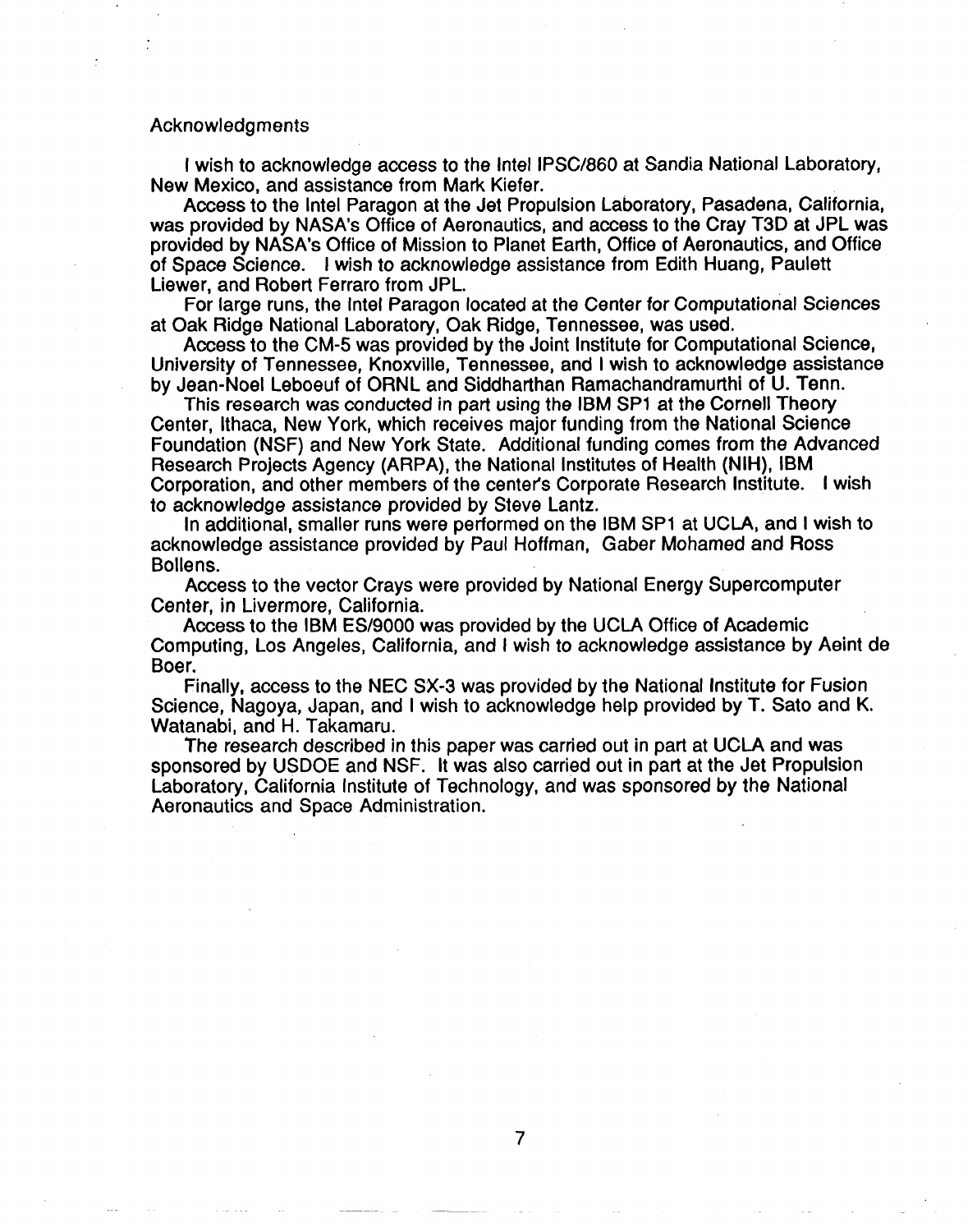#### References

[1] J. M, Dawson, V. Decyk, R, Sydora, and P. Liewer, "High Performance Computing and Plasma Physics," Physics Today, vol. 46, no. 3, p. 64 (1993).

[2] V. K. Decyk and R. D. Sydora, "The Numerical Tokamak Project," Proceedings of the International Workshop on Plasma Physics, Pichl, Austria, February, 1993, in Current Topics in Astrophysical and Fusion Plasma Research, M. F. Heyn, W. Kernbichler, and H. K. Biernat, ed. [dbv-Verlag Graz, Austria, 1993], p. 32.

[3] C. K. Birdsall and A. B. Langdon, Plasma Physics via Computer Simulation, [McGraw-liill, New York, 1985].

[4] R. W. Hockney and J. W. Eastwood, Computer Simulation Using Particles, [McGraw-Hill, New York, 1981].

[5] P. C. Liewer and V. K, Decyk, "A General Concurrent Algorithm for Plasma Particlein-Cel Codes," J. Computational Phys. 85, 302 (1989).

[6] R. D. Ferraro, P. C. Liewer, and V. K. Decyk, "Dynamic Load Balancing for a 2D Concurrent Plasma PIC Code," J. Computational Phys. 109, 329 (1993).

[7] E. Huang, P. C. Liewer, V. K. Decyk, and R. D. Ferraro, "Concurrent Three-Dimensional Fast Fourier Transform Algorithms for Coarse-Grained Distributed Memory Parallel Computers," Caltech CRPC Report 217-50, Dec., 1993 (unpublished).

[8] V. K. Decyk, F. S. Tsung, P. C. Liewer, P. M. Lyster, and R. D. Ferraro, "Particle Simulation on Distributed Memory Parallel Computers," Proc. of the IAEA Technical Committee Meetings on Advances in Simulation and Modelling of Thermonuclear Plasmas, Montreal, Canada, June, 1992 [IAEA, Vienna, 1993], p. 237.

[9] P. M. Lyster, P. C. Liewer, V. K. Decyk, and R. D. Ferraro, "Implementation and Characterization of a Three-Dimensional Particle-in-Cell Code on MIMD Massively Parallel Supercomputers," submitted for publication.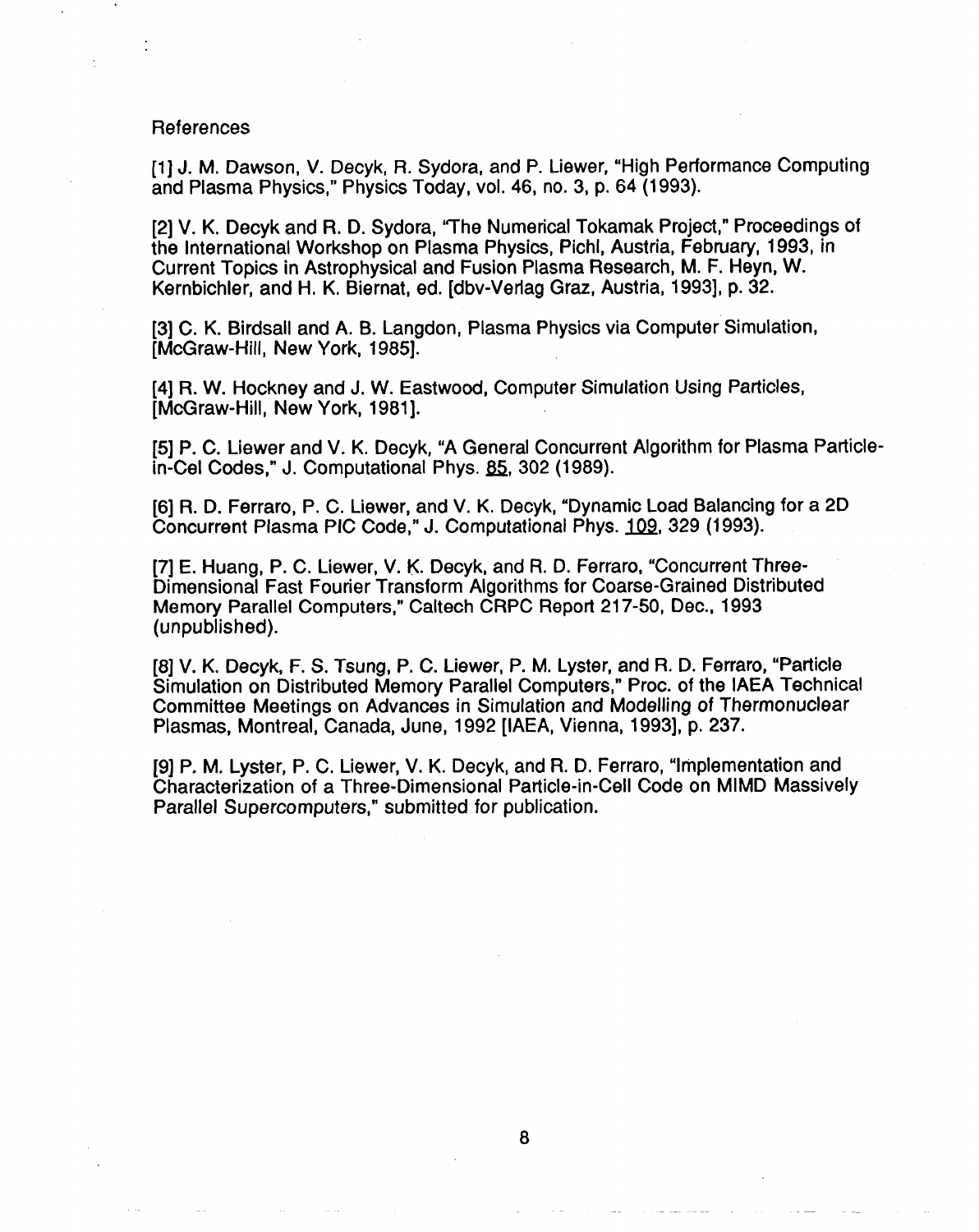Figure Captions

Figure 1. Structure of the main loop of the skeleton codes.

Figure 2. Total Time versus Number of.Processors on Log-Log scale for various machines for the 2D benchmark.

Figure 3. Total Time versus Number of Processors on Log-Log scale for various machines for the 3D benchmark.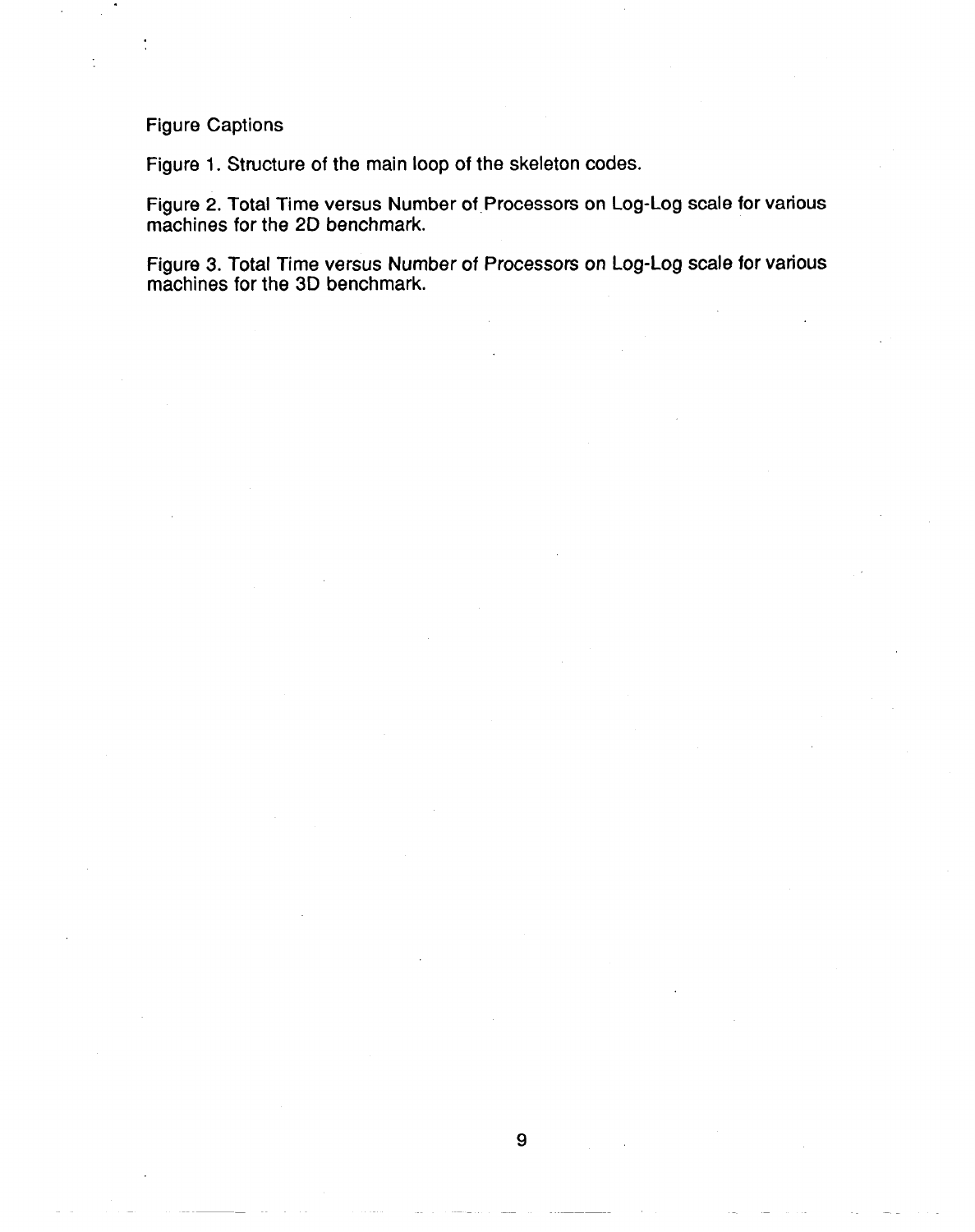## Table I

## 2D Particle Benchmarks

#### ----- ---------- ------ ----- ----- ----- -----

The following are times for a 2D particle simulation, using 3,571,712 particles and a 128x256 mesh for 325 time steps. Parallel codes use Domain Decomposition.

Push Time is the time to update one particle's position and deposit its charge, for one time step. Total Time is the total time for running the simulation minus the initialization time. Field Time is time for solving for the fields, including FFTs. ----- ----- ------ ------- ----- ----- ----- ---

| Computer<br>Time                                                                                                                                        | <b>Push Time</b><br><b>Total Time</b> |                                                                                    | Field                                                                                                      |                                                                  |                                     |
|---------------------------------------------------------------------------------------------------------------------------------------------------------|---------------------------------------|------------------------------------------------------------------------------------|------------------------------------------------------------------------------------------------------------|------------------------------------------------------------------|-------------------------------------|
| Cray $C-90$ , 1 proc:<br>Cray Y-MP, 1 proc:<br>Cray $2$ , 1 proc:<br>IBM ES/9000, M900, 1 proc:<br>IBM RS/6000, M580, 1 proc:<br>Sun Sparc1000, 1 proc: |                                       | 944 nsec.<br>1937 nsec.<br>2650 nsec.<br>3428 nsec.<br>$6197$ nsec.<br>21641 nsec. | 1105.6 sec. 9.4 sec.<br>2264.9 sec.<br>3107.8 sec.<br>$4017.4 \text{ sec.}$<br>7255.4 sec.<br>25299.7 sec. | 16.4 sec.<br>$31.2$ sec.<br>38.1 sec.<br>61.8 sec.<br>178.5 sec. |                                     |
| Intel IPSC/860, 64 proc:<br>Intel IPSC/860, 32 proc:<br>Intel IPSC/860, 16 proc:<br>Intel IPSC/860, 8 proc:                                             |                                       | $362$ nsec.<br>702 nsec.<br>1383 nsec.<br>2753 nsec.                               | 447.1 sec.<br>$851.9 \text{ sec.}$<br>1650.0 sec.<br>3261.7 sec.                                           | 26.8 sec.<br>$37.0$ sec.<br>44.3 sec.<br>66.4 sec.               |                                     |
| Intel Paragon XP/S, 64 proc:<br>Intel Paragon XP/S, 32 proc:<br>Intel Paragon XP/S, 16 proc:<br>Intel Paragon XP/S, 8 proc:                             |                                       | $.274$ nsec.<br>541 nsec.<br>1099 nsec.<br>$2235$ nsec.                            | 348.2 sec.<br>659.2 sec.<br>1304.4 sec.<br>2640.9 sec.                                                     | 29.9 sec.<br>31.6 sec.<br>29.2 sec.<br>46.0 sec.                 |                                     |
| IBM SP1, w/MPL, 32 proc:<br>IBM SP1, w/MPL, 16 proc:                                                                                                    |                                       | $188$ nsec.<br>349 nsec.                                                           | 270.2 sec.<br>422.8 sec.                                                                                   | 51.9 sec.<br>17.4 sec.                                           |                                     |
| Cray T3D, w/PVM, 128 proc:<br>Cray T3D, w/PVM, 64 proc:<br>Cray T3D, w/PVM, 32 proc:<br>Cray T3D, w/PVM, 16 proc:                                       |                                       | 47 nsec.<br>98 nsec.<br>200 nsec.<br>411 nsec.                                     | $73.5$ sec.<br>$126.8 \text{ sec.}$<br>241.9 sec.<br>487.1 sec.                                            | 13.4 sec.                                                        | 19.3 sec.<br>10.1 sec.<br>10.1 sec. |
| TMC CM-5, f77 w/CMMD, 32 proc: 1242 nsec.                                                                                                               |                                       |                                                                                    | 1514.4 sec.                                                                                                | 73.2 sec.                                                        |                                     |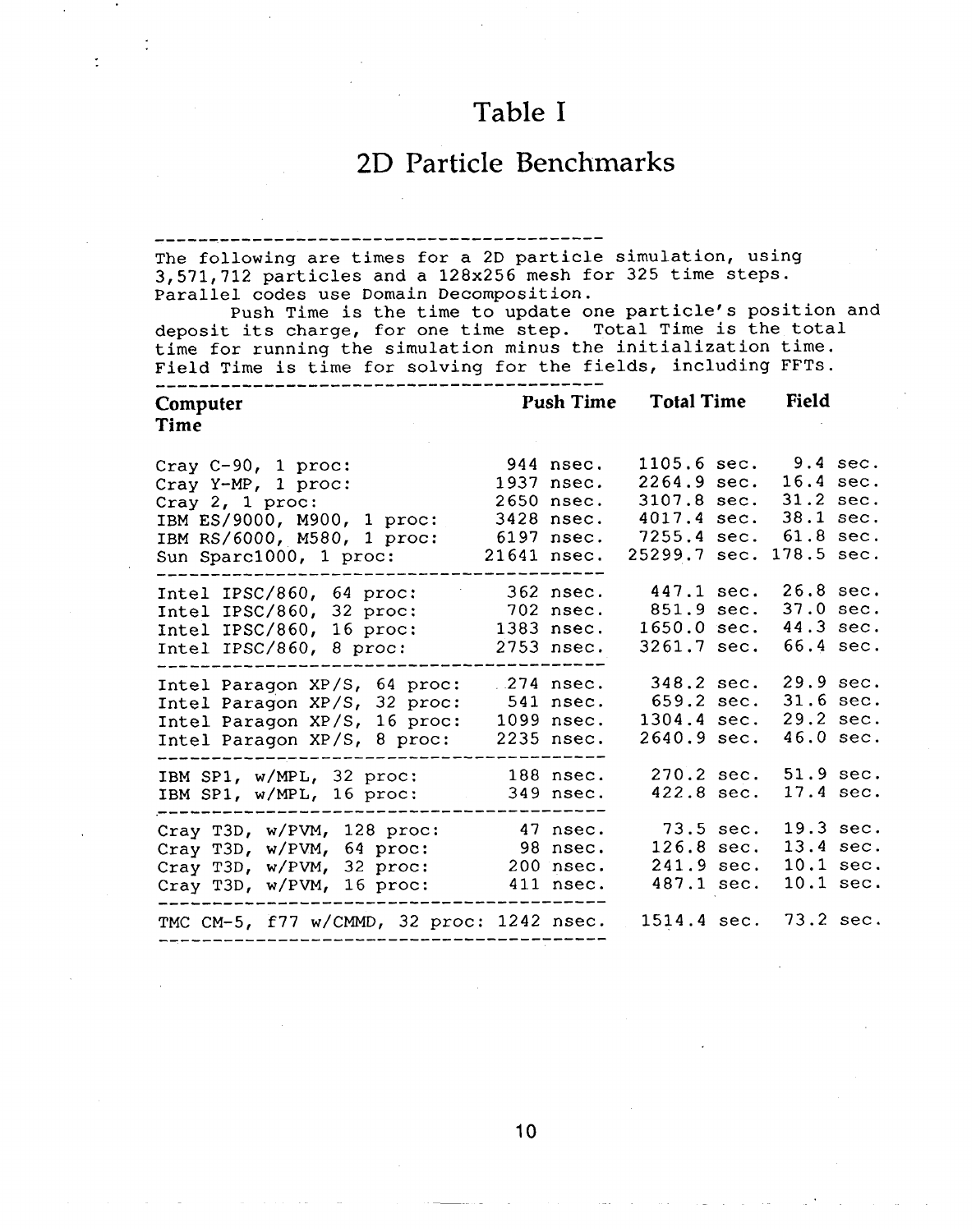# Table I

# 3D Particle Benchmarks

| The following are times for a 3D particle simulation, using<br>7,962,624 particles and a 64x32x128 mesh for 425 time steps.<br>Parallel codes use Domain Decomposition.<br>Push Time is the time to update one particle's position and<br>deposit its charge, for one time step. Total Time is the total<br>time for running the simulation minus the initialization time.<br>Field Time is time for solving for the fields, including FFTs. |  |                             |                         |  |       |  |  |  |  |  |  |
|----------------------------------------------------------------------------------------------------------------------------------------------------------------------------------------------------------------------------------------------------------------------------------------------------------------------------------------------------------------------------------------------------------------------------------------------|--|-----------------------------|-------------------------|--|-------|--|--|--|--|--|--|
| Computer                                                                                                                                                                                                                                                                                                                                                                                                                                     |  | <b>Push Time Total Time</b> |                         |  | Field |  |  |  |  |  |  |
| Time                                                                                                                                                                                                                                                                                                                                                                                                                                         |  |                             |                         |  |       |  |  |  |  |  |  |
| NEC $SX-3$ , 1 proc:                                                                                                                                                                                                                                                                                                                                                                                                                         |  | 1966 nsec.                  | 6784.4 sec. 131.5 sec.  |  |       |  |  |  |  |  |  |
| Cray $C-90$ , 1 proc:                                                                                                                                                                                                                                                                                                                                                                                                                        |  | 2388 nsec.                  | 8264.4 sec. 184.1 sec.  |  |       |  |  |  |  |  |  |
| IBM ES/9000, M900, 1 proc:                                                                                                                                                                                                                                                                                                                                                                                                                   |  | 20149 nsec.                 | 68821.0 sec. 633.7 sec. |  |       |  |  |  |  |  |  |
| Intel Paragon XP/S, 64 proc:                                                                                                                                                                                                                                                                                                                                                                                                                 |  | 1072 nsec.                  | 3842.7 sec. 216.2 sec.  |  |       |  |  |  |  |  |  |
| Intel Paragon XP/S, 32 proc:                                                                                                                                                                                                                                                                                                                                                                                                                 |  | 1971 nsec.                  | 6884.5 sec. 211.7 sec.  |  |       |  |  |  |  |  |  |
| IBM SP1, w/MPL, 32 proc:                                                                                                                                                                                                                                                                                                                                                                                                                     |  | 690 nsec.                   | 2615.9 sec. 294.6 sec.  |  |       |  |  |  |  |  |  |
| IBM SP1, w/MPL, 16 proc:                                                                                                                                                                                                                                                                                                                                                                                                                     |  | 1363 nsec.                  | 4892.2 sec. 280.4 sec.  |  |       |  |  |  |  |  |  |
| TMC CM-5, f77 w/CMMD, 32 proc: 5867 nsec.                                                                                                                                                                                                                                                                                                                                                                                                    |  |                             | 20053.1 sec. 198.6 sec. |  |       |  |  |  |  |  |  |

11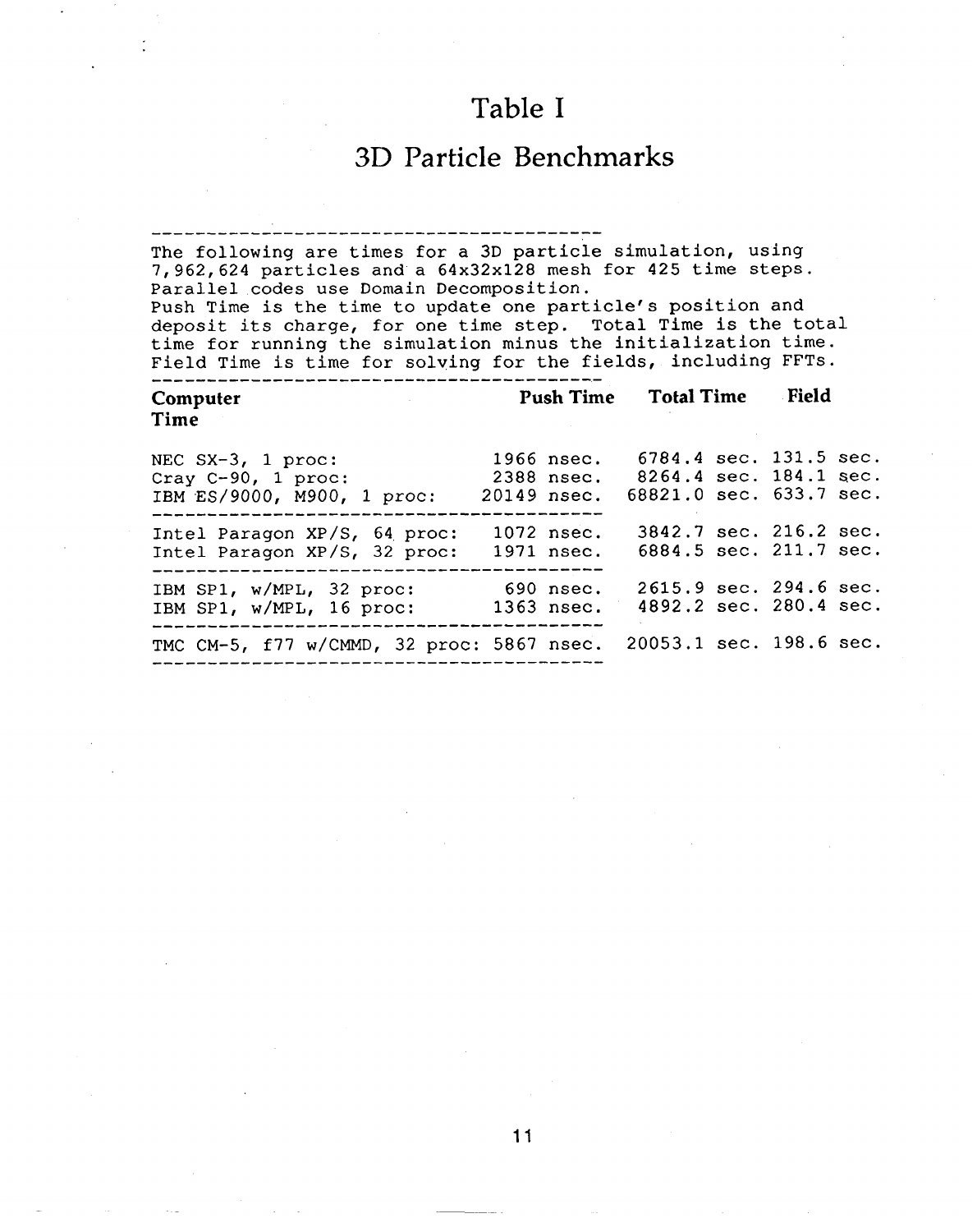

**Figure 1**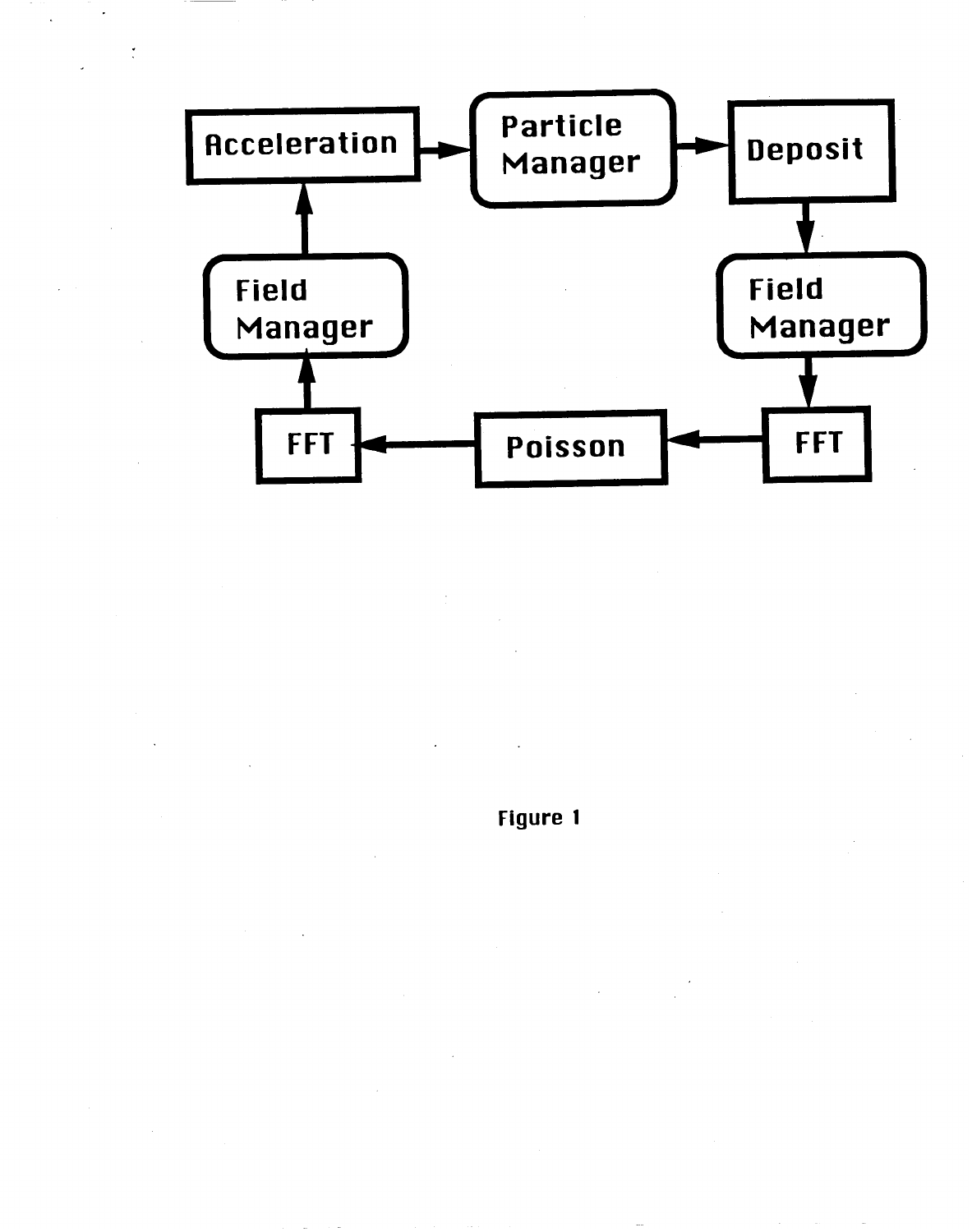**Log Total Time**



20 Benchmark